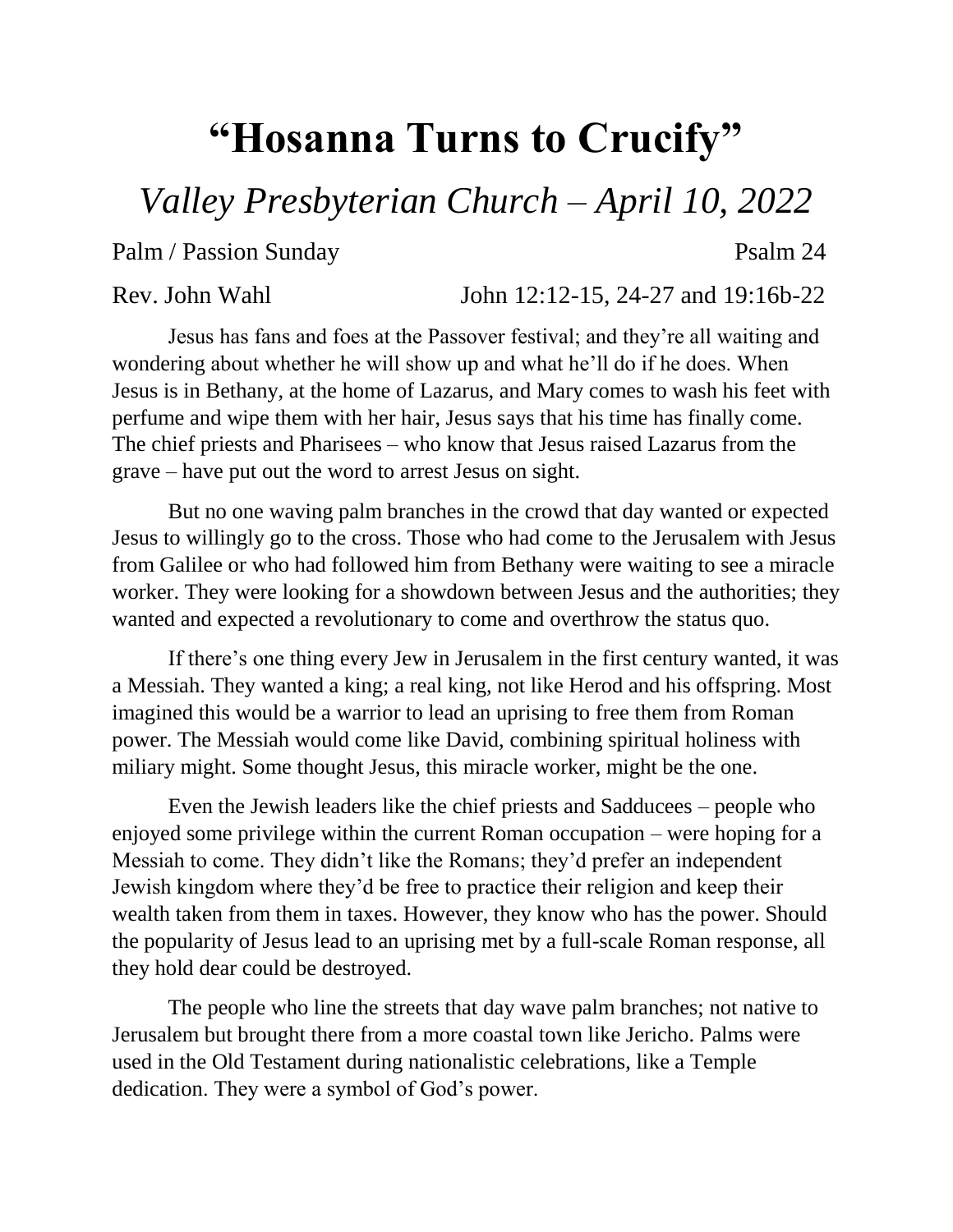As Jesus passed, the people shouted *Hosanna*, meaning, "God, save us!" and *Blessings on the one who comes in the name of the Lord, the King of Israel.* To show them what kind of king he would be, Jesus rode by them sitting not on a war horse, but a humble donkey.

They were wanting, expecting, or maybe fearing a Messiah, a king who would come to overthrow their oppressors and restore the kingdom of old. What – I wonder – I are we wanting, expecting, or even fearing as we hold our palm branches today; branches that we have brought in from another place, not being native to Northeast Ohio; branches that we wave back and forth as we shout and sing *Hosanna*, God, save us! Do we desire a God who will display might by overthrowing powers that control or oppress us? Do we expect a God who will rescue us from personal, national or global distress? Or do we fear a God who may disrupt a comfortable status quo?

Jesus does not flee from anyone's expectations for him. After entering the city and receiving this royal welcome, Jesus tells his disciples that his hour has now come, not asking (as in the other gospel stories) that it might pass from him. *What should I say, 'Father same me from this time?'* he asks his disciples, *No, for this is the reason I have come to this time.*

Jesus has been about upending expectations and enlarging imaginations in John's gospel. It began with the word becoming flesh: God's creative, spiritual, ineffable power that animates and energizes all of creation took on human form among us, with us, as one of us. He showed us God's abundance in turning water to wine and feeding thousands of people from one boy's meal. He gave living water to a Samaritan woman at the well, and sight to a man who had been born blind. He allowed Mary to stoop down and wash his feet with perfume and will bend down himself to wash the feet of his disciples.

If we are going to see God's glory in this Messiah, in this kind of king, we are going to need new expectations, new hearts, new eyes. We will need to dispose of our desire to gain more power, because Jesus shows us he is powerless to stave off death. We will need to place hope not in the ways of violence that control and oppress, but in the gracious gift of life renewed for all who simply believe.

If we are going to wave our palm branches this Sunday, we do so knowing that some in crowd that day would  $-$  in just a few short days  $-$  lay them down and abandon Jesus in his time of need. If we are going to shout *Hosanna*, "God, save us!" we remember how quickly the shouts turned to "Crucify him!" The desire for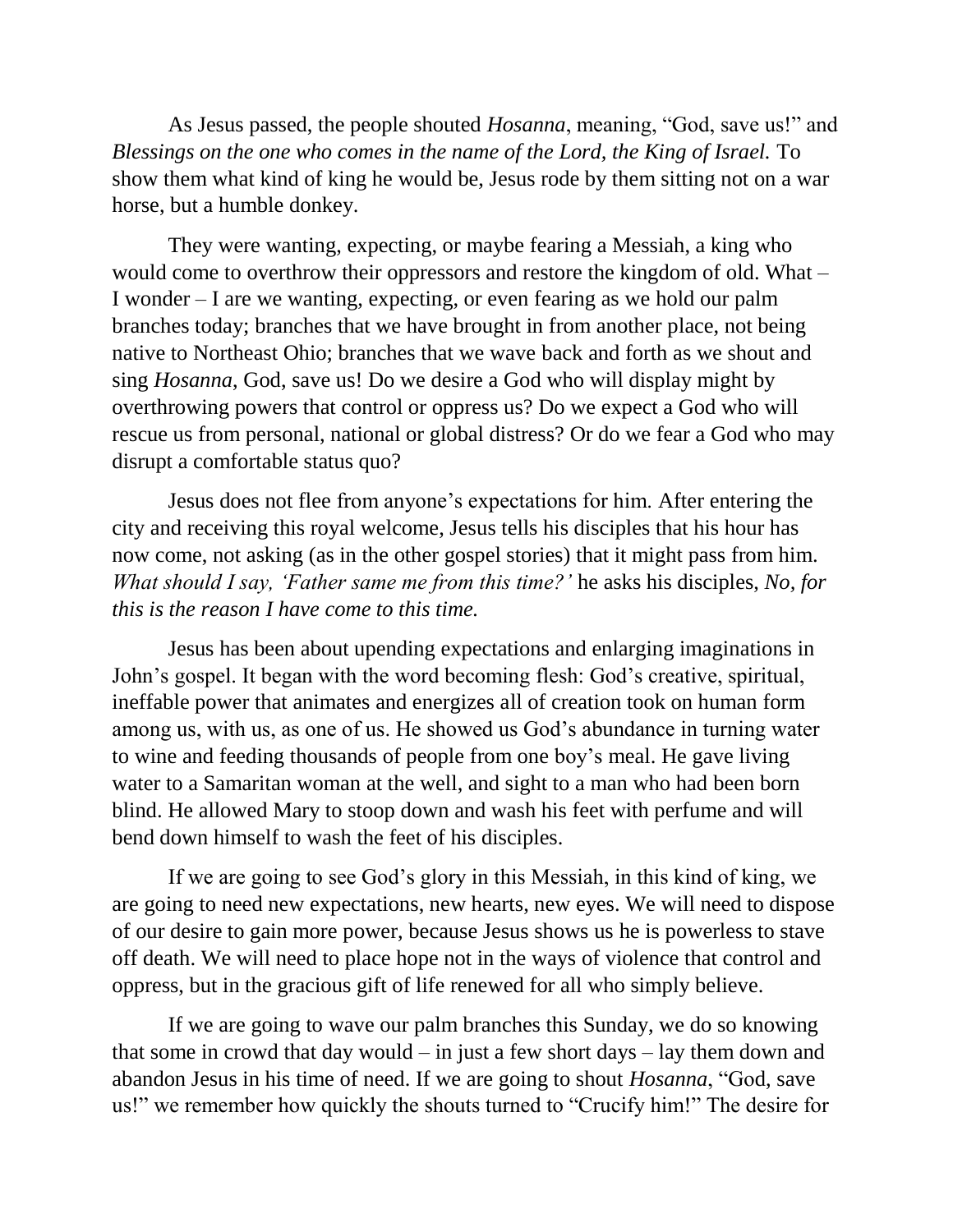a Messiah who will conquer our enemies is common to us all, but what happens when this king is different from what we expect? Do we lay down our palms and hide; do we choose nation or emperor over this different kind of king?

For the tens of thousands of Orthodox Christians who continue to escape each day from war and destruction in Ukraine, Easter will come on April 24, one week later than the date we celebrate on our Western liturgical calendars. For them, Holy Week will be spent in a foreign land, away from their cities and towns that have been bombed, butchered and barricaded; now in the homes of strangers or refugee centers. When they think of the path that Jesus follows – from the road into Jerusalem to the Upper Room, from the Garden of Gethsemane to Golgotha, from the cross to the grave – the reality of death will be front-of-mind.

In a place like Ukraine, it cannot be difficult to imagine how someone like Jesus – who was innocent of his accused crimes but tortured and killed, nonetheless – would have met this horrible fate. In John's account, Jesus – still wearing the purple robe and crown of thorns – carries the cross himself. As a final mark of humiliation, the Romans force him to bear the instrument of this own death. A sign, a public notice, is placed above him – written in Latin, Greek, and Aramaic, so that the whole world would be able to see – that here was Jesus of Nazareth, the king of the Jews. The word that had become flesh, from a humble family in a little-known town, is now a King, known to the entire world. Not one as the people might have wanted, or expected, or even feared, but in the way God – Creator and Lord of all things – chose to be revealed.

Upon his entry to Jerusalem on the donkey's back, his sandaled feet dragging in the dusty road, Jesus tells one of his shortest but most poignant parables. *Unless a grain of wheat falls into the earth and dies*, Jesus says to his disciples, *it can only be a single seed. But if it dies, it bears much fruit.*

Little, if  $-$  indeed  $-$  any, of the suffering that goes on in this world is redemptive. We are amazed at the courage and resilience of the Ukrainian people in the face of this brutal and unjust invasion by Russia. We marvel at how surrounding nations have stepped up to provide welcome for the millions of refugees crossing their borders. And we applaud people around the world who have donated to help. But there is no good explanation for this suffering.

In a similar way, we cannot – ourselves – imagine a justification for Jesus' suffering and death. We know, living as we do on the other side of the resurrection, that his seed – planted in the soil of the grave – produced abundant fruit. In dying,